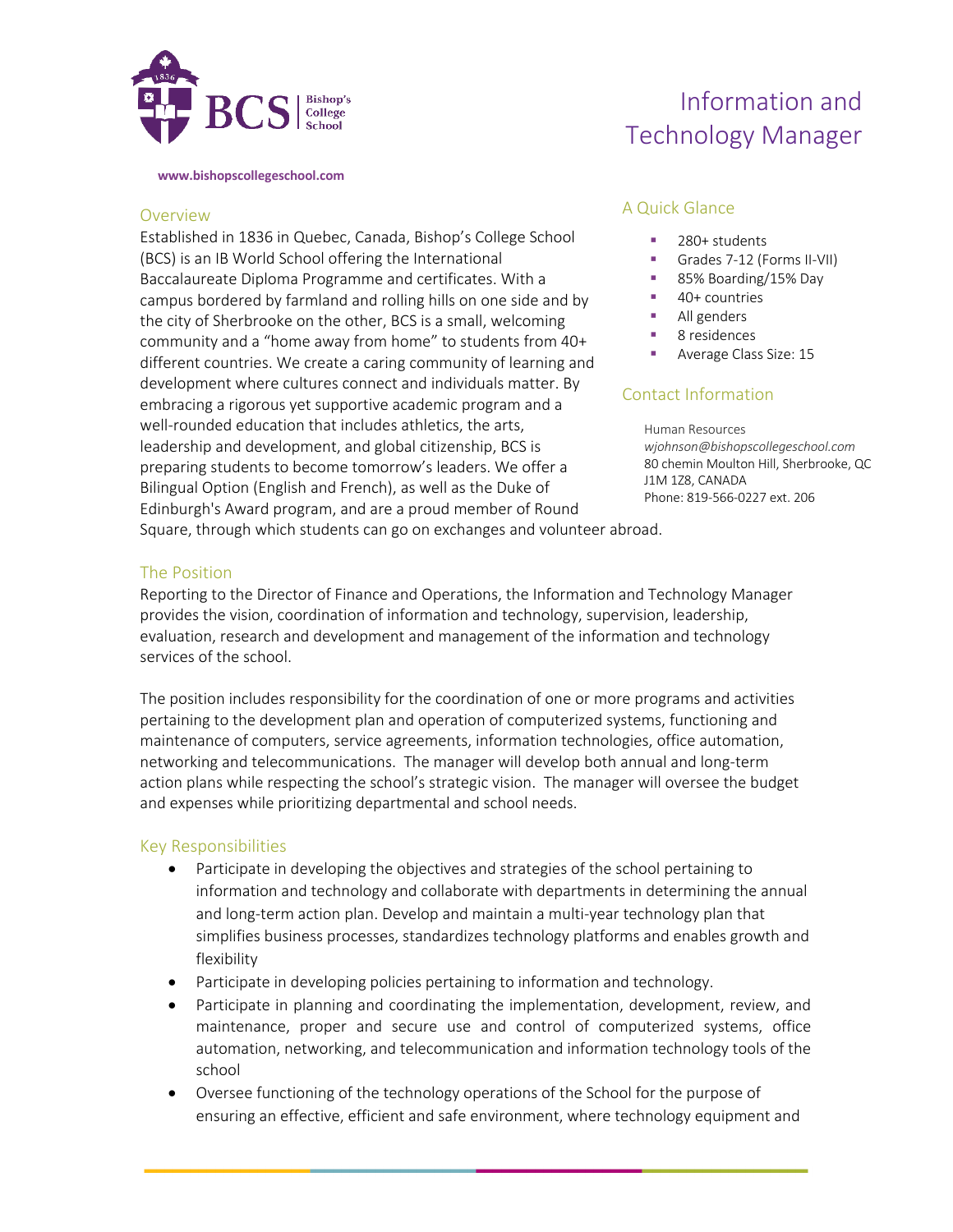applications are utilized appropriately and efficiently to support routine administrative and educational functions of the School.

- Support the implementation of operational and educational technology initiatives (e.g. new systems, educational programs, hardware) for the purpose of assisting with delivery and implementation of initiatives, providing support and assistance to others, providing oversights of projects and/or training and providing information to others to ensure successful implementation.
- Monitor technology budget and expenditures for the purpose of ensuring that allocations are accurate, and expenses are within budget limits. Identify and develop project plans and budgets. Ensure that new projects include change management and training required. Establish criteria to prioritize IT needs within the allocated budget and oversee the development of project plans to deliver on priorities
- Ensure IT resources are organized and deployed effectively and efficiently to meet the school's strategic objectives
- Direct the installation of technology systems and tools (e.g. hardware, software, systems, wiring, specialized applications and tools) for the purpose of ensuring the safe, timely and efficient installations of technology equipment and services.
- Participate in putting in place an appropriate technological monitoring mechanism to analyze the needs of the organization.
- Protect the school and its operations against IT risks, including unauthorized access to information, data integrity, loss of processing capability and poor service levels
- Manage and negotiate with technology providers. Oversee the selection process of learning technologies. Ex. Tablets, laptops, cameras and software. Maintain an understanding of emerging trends in the use of instructional and administrative technologies
- Installs technology systems and tools (e.g. hardware, software, systems, wiring, specialized applications and tools) for the purpose of ensuring the safe, timely and efficient installations of technology equipment and services
- Manage a small team of internal resources. Coordinate the activities and evaluate the performance of each team member.
- Prepare, control and implement the schedule of operations dealing with equipment maintenance and functioning of computers.
- Participate in negotiating service agreements with suppliers and users outside of the school board and ensure that the services provided are compatible.
- Maintain technology equipment and systems (e.g. servers, telephone systems, intercoms alarms, surveillance cameras, software applications, and network) for the purpose of ensuring that systems are functioning properly and effectively in support of district administrative and educational operations.
- Organize training activities for staff on the use of computers and office automation, networking, telecommunication and information technology tools.
- Coordinate the creation, implementation and improvement of computer tools adapted to the needs of the institutions and other administrative offices
- Support, as required, the administrators of the school by providing them with pertinent information
- Supervise, evaluate and assess the training needs of the staff under his or her responsibility
- Ensure the availability, functioning and proper use of equipment and materials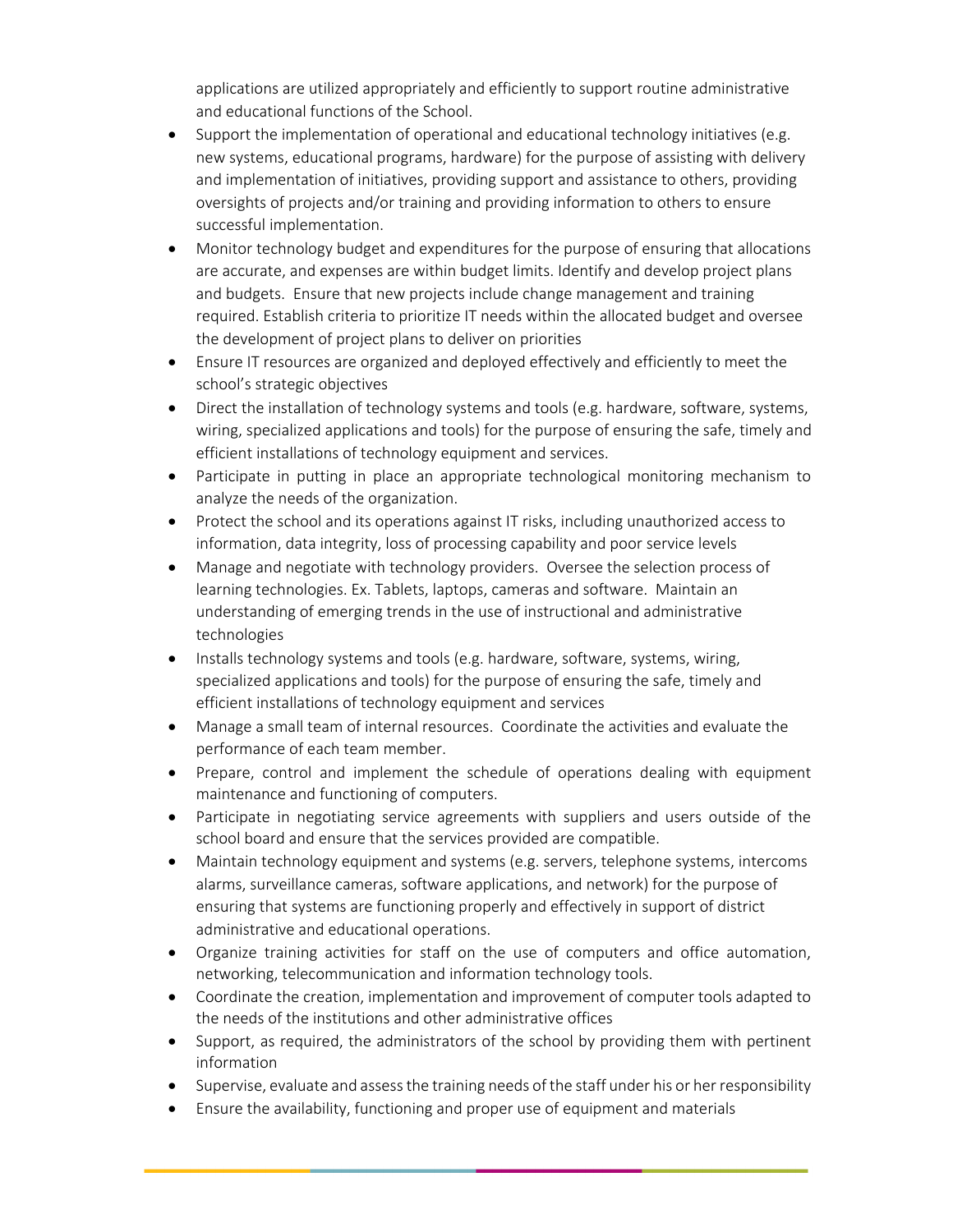- Participate in developing and updating information resources
- Identify training gaps and develop and deliver effective IT training programs geared to all departments of the school
- Work with Educational Technology Coordinator to identify needs and help define and implement innovative solutions
- Assume any other responsibility compatible with his or her function that may be assigned to him or her by the immediate superior

# Qualifications, Education and Experience

- Bachelor's degree in a field appropriate for this position (Management Information Systems, Information Technology, Computer Science, Systems Management, Educational Technology or other equivalent disciplines) preferred
- A minimum of 5 years' experience preferably in a school setting
- Excellent interpersonal skills. Creative problem-solving skills coupled with good judgement. The ability to communicate clearly in written and oral forms with a diversity of constituents
- Strong understanding and experience setting up, configuring, and managing network components
- Strong understanding and experience working with MS Active Directory, group policies, security groups and network logon scripting
- Setup and operational knowledge of Windows 7, Microsoft Server, Mac OS X experience/knowledge advantageous
- Excellent troubleshooting skills ability to narrow down the cause of an issue and determine a solution
- Demonstrated ability to communicate with and work well with all levels within an organization specifically working effectively within the culture and processes used in the school
- Highly organized with strong project management skills, and drive to meet organizational and departmental objectives
- Knowledge of classroom technology including SmartBoards, clickers, document cameras, sound systems, projectors, cameras, etc.
- Proven ability to negotiate and work with vendors and consultants
- Proven ability to work effectively with parents, community and staff on various organization-wide and Technology Committees
- Experience supervising staff

## The Process

This position offers a competitive salary and benefit package. A resume and letter of interest should be sent to:

Human Resources Bishop's College School 80 Moulton Hill, Sherbrooke, QC, J1M 1Z8 wjohnson@bishopscollegeschool.com

Only candidates selected for an interview will be contacted.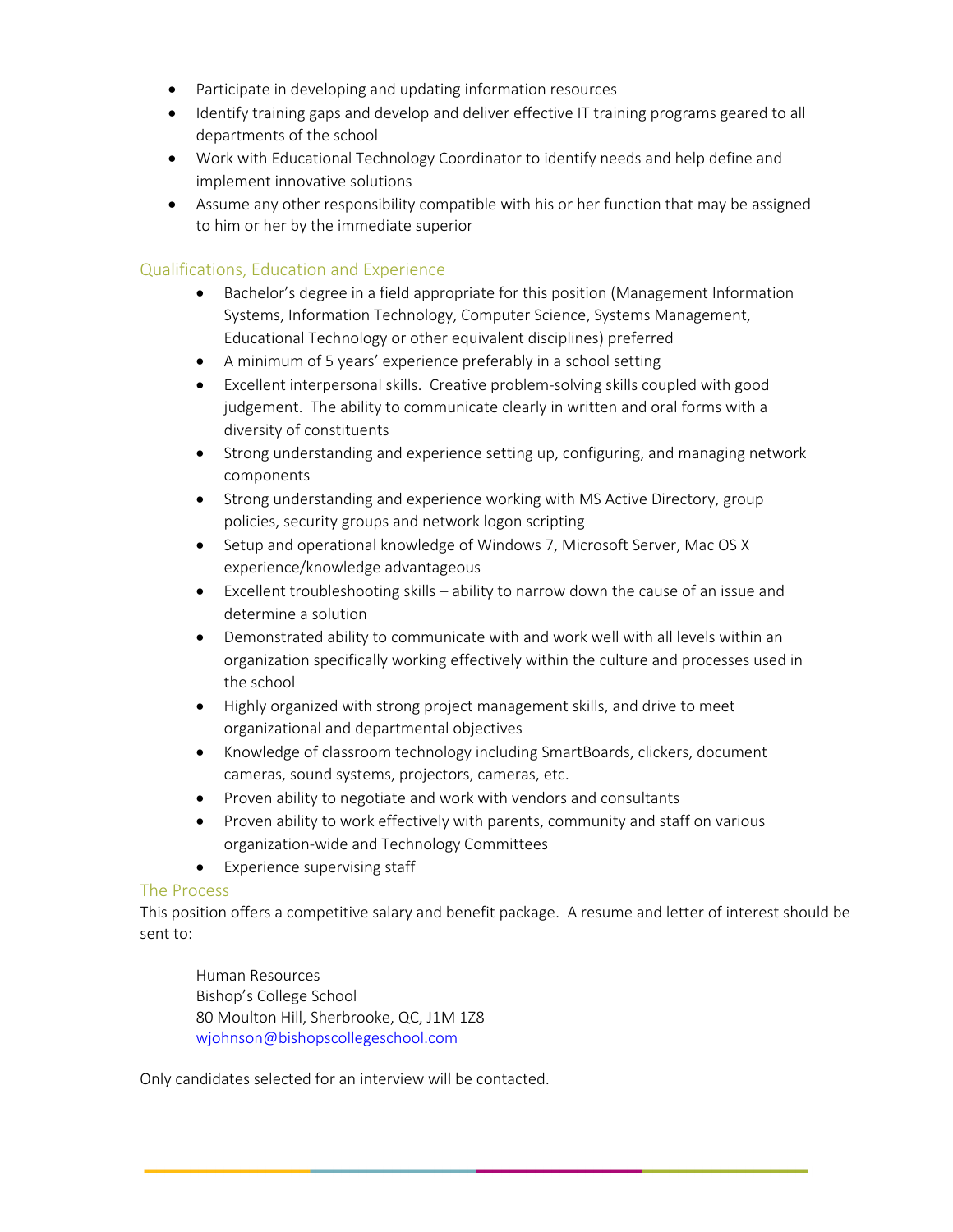

# Responsable des technologies de l'information

#### **www.bishopscollegeschool.com**

### Résumé

Fondé en 1836 et située au Québec, Bishop's College School (BCS) est une école du monde de l'IB ce qui signifie qu'elle offre le programme et la certification du Baccalauréat International. BCS est une petite communauté, entourée de montagnes, de terres agricoles et géographiquement située près de la ville de Sherbrooke, qui offre un second foyer, un second chez soi pour ses étudiants qui proviennent de 40+ pays différents. Créer une communauté d'apprentissage et de développement où les cultures se rencontrent et où les individus sont importants est au cœur de nos priorités. Le programme d'études complet et rigoureux inclut la pratique de sports, le développement artistique et global, et le leadership afin de préparer les étudiants à devenir les leaders de demain. Nous offrons une éducation option bilingue (anglais et

## Survol rapide

- 280+ étudiants
- § Études secondaire et postsecondaire (7e à la 12e année)
- École mixte
- § 40+ pays sont représentés
- § 8 résidences sur le campus
- §

## Personne-ressources

Ressources humaines *wjohnson@bishopscollegeschool.com*  80 chemin Moulton Hill, Sherbrooke, QC J1M 1Z8 CANADA Téléphone : 819-566-0227 poste 206

français), le programme de reconnaissance du Prix du Duc d'Édimbourg et nous sommes membre Round Square, ce qui permet à nos étudiants de vivre des situations d'échanges scolaires et d'effectuer du bénévolat à l'étranger.

## Le poste :

Se rapporter à la Directrice des finances et opérations, le Responsable des technologies de l'information assure la vision, la coordination des technologies de l'information, la supervision, le leadership, l'évaluation, la recherche et le développement ainsi que gérer les services des technologies de l'information de l'école.

Le poste inclue, notamment, la responsabilité de coordonner un ou plusieurs programmes et activités relatifs au plan de développement et à l'opération des systèmes informatisés, au fonctionnement et à la maintenance des ordinateurs, aux contrats de service, aux technologies de l'information, à la bureautique, au réseautage et aux télécommunications. Le responsable devra développer des plans d'action à court et à long terme tout en respectant la vision stratégique de l'école. Le responsable sera responsable du budget et des dépenses, tout en priorisant les besoins départementaux et scolaires.

## Responsabilités :

- Participer au développement des objectifs et des stratégies de l'école relatifs aux technologies de l'information ainsi que collaborer avec les départements afin de déterminer le plan d'action annuel et à long terme. Développer et maintenir un plan technologique multi-année qui simplifie les procédés d'affaires, qui est un standard pour les plateformes technologiques et qui permet croissance et flexibilité
- Participer au développement de stratégies relatives aux technologies de l'information
- Participer à la planification et à la coordination de la mise en œuvre, du développement, de la révision et de l'entretien, de l'utilisation exacte et sûr et du contrôle des systèmes informatisés, de la bureautique, du réseautage ainsi que des outils de télécommunication et des technologies de l'information de l'école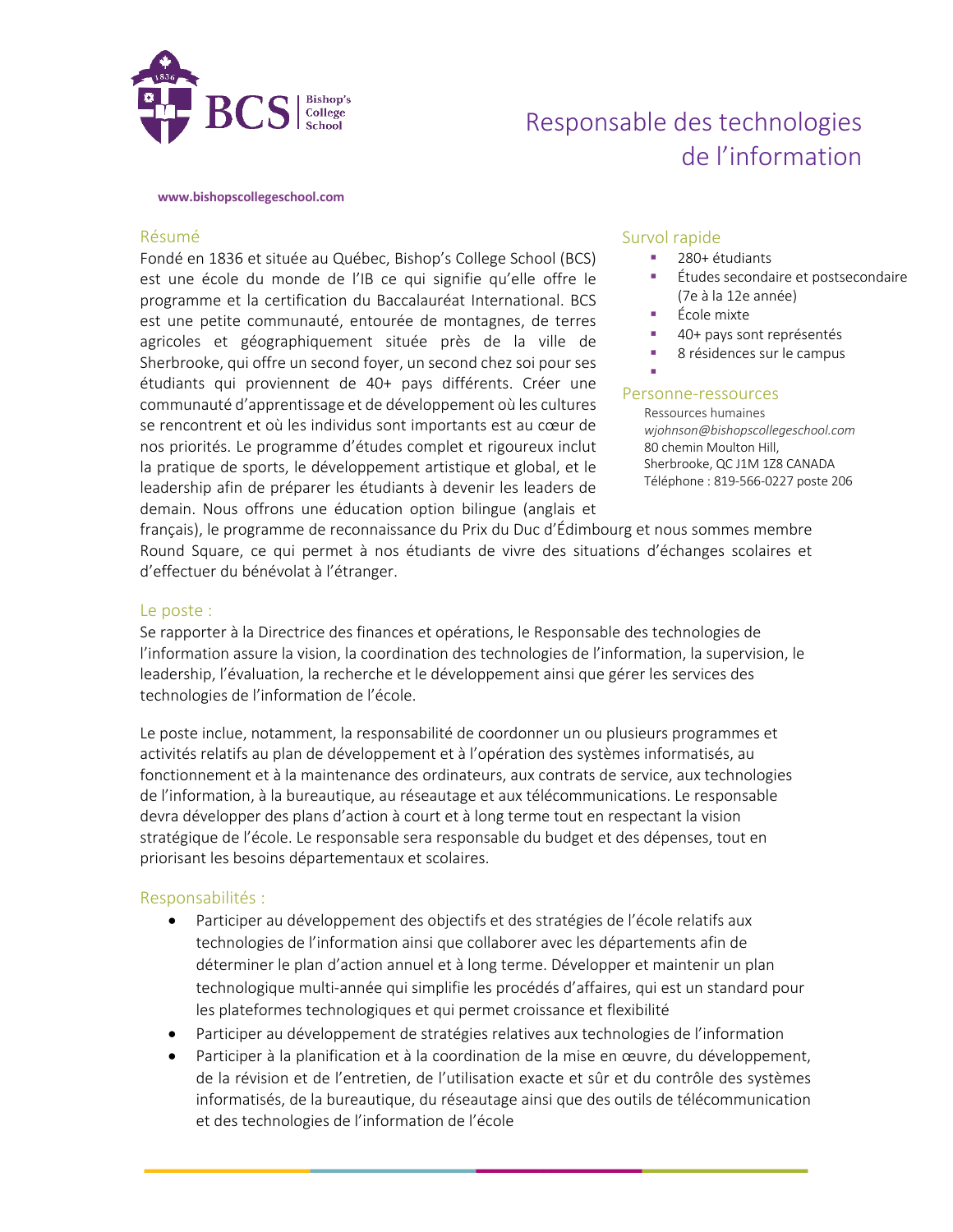- Superviser le fonctionnement des opérations technologiques de l'école afin d'assurer un environnement efficace et sécuritaire où l'équipement et les applications technologiques sont utilisés adéquatement et efficacement pour subvenir aux besoins administratifs et éducatifs de l'école
- Encourager la mise en œuvre d'initiatives technologiques de nature opérationnelle ou éducative (p. ex. des nouveaux systèmes, des programmes éducatifs, du matériel informatique) afin d'aider avec la livraison et l'implémentation d'initiatives, d'offrir du support et de l'assistance aux autres, de vérifier s'il y a des omissions dans les projets et/ou la formation et d'offrir de l'information aux autres afin d'assurer une bonne implémentation
- Surveiller le budget technologique et les dépenses afin d'assurer que les allocations sont justes et que les dépenses respectent les limites du budget. Identifier et développer des plans pour des projets et des budgets. S'assurer que les nouveaux projets incluent une gestion des changements et la formation requise. Établir les critères pour prioriser les besoins des technologies de l'information en respectant le budget alloué et surveiller le développement des plans d'un projet pour livrer les priorités
- S'assurer que les ressources des technologies de l'information sont organisées et utilisées efficacement afin d'atteindre les objectifs stratégiques de l'école
- Diriger l'installation de systèmes technologiques et d'outils (p. ex. matériel informatique, logiciels, systèmes, installation électrique, applications et outils spécialisés) afin d'assurer l'installation sécuritaire, opportun et efficace de l'équipement et des services technologiques
- Participer à la mise en œuvre d'un mécanisme de surveillance technologique pertinent pour analyser les besoins de l'organisation
- Protéger l'école et ses opérations contre les risques technologiques, incluant un accès non-autorisé à l'information, l'intégrité des données, la perte de capacité de traitement et des niveaux de services médiocre
- Gérer et négocier avec les fournisseurs technologiques. Surveiller le processus de sélection des technologies d'apprentissages. P. ex. tablettes, ordinateurs portables, caméras et logiciels. Maintenir une compréhension des nouvelles tendances dans l'utilisation des technologies d'instruction et d'administration
- Installer des systèmes et des outils technologiques (p. ex. matériel informatique, logiciels, systèmes, installation électrique, applications et outils spécialisés) afin d'assurer l'installation sécuritaire, opportun et efficace de l'équipement et des services technologiques
- Gérer une petite équipe de ressources internes. Coordonner les activités et évaluer la performance de chaque membre de l'équipe
- Préparer, contrôler et implémenter l'horaire des opérations qui s'occupent de l'entretient de l'équipement et du fonctionnement des ordinateurs
- Participer aux négociations de contrats de service avec les fournisseurs et utilisateurs à l'extérieur de la commission scolaire et s'assurer que les services rendus sont compatibles
- Entretenir l'équipement et les systèmes technologiques (p. ex. serveurs, systèmes téléphoniques, interphones de sécurité, caméras de surveillance, logiciels et réseau) afin d'assurer le fonctionnent adéquat et efficace des systèmes pour supporter les opérations administratives et éducatives des districts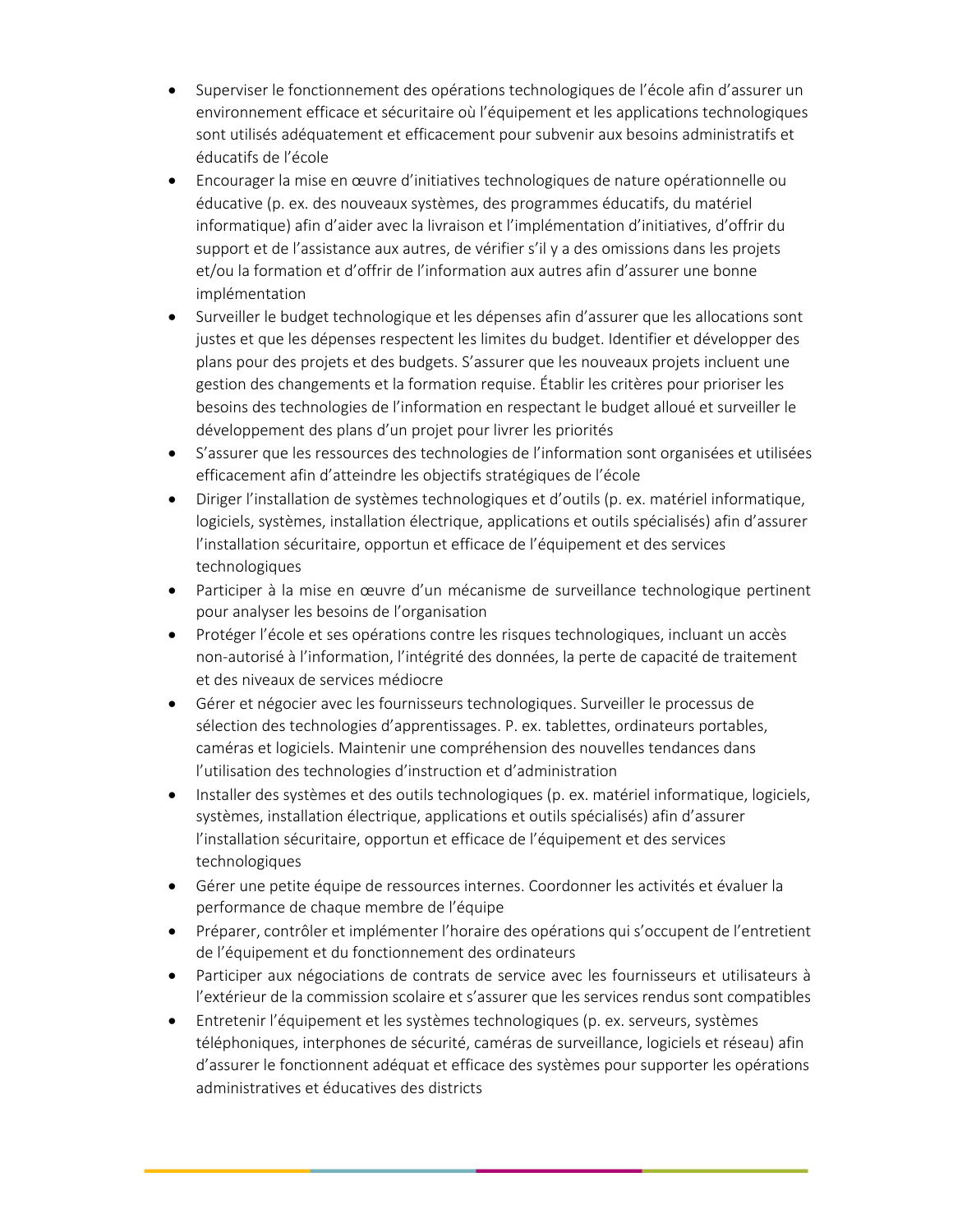- Organiser des activités de formation pour le personnel portant sur l'utilisation d'ordinateurs et la bureautique, le réseautage, la télécommunication et les outils sur les technologies de l'information
- Coordonner la création, l'implémentation et les améliorations aux outils informatiques adaptés aux besoins des institutions et autres bureaux d'administration
- Aider, au besoin, les administrateurs de l'école en leur faisant parvenir de l'information pertinente
- Superviser, évaluer et analyser les besoins de formation du personnel sous sa responsabilité
- S'assurer de la disponibilité, du fonctionnement et du bon usage de l'équipement et du matériel
- Participer au développement et à la mise à jour des ressources informatiques
- Identifier les failles dans la formation ainsi que développer et livrer un programme de formation en technologies de l'information axé à tous les départements de l'école
- Travailler avec le coordonnateur aux technologies d'apprentissage pour identifier les besoins et aider à définir et implémenter des solutions innovatrices
- Prendre toute autre responsabilité compatible avec votre fonction qui pourrait vous être assignée par votre supérieur immédiat

# Compétences et exigences en matière d'études

- Technologies de l'information, Informatique, Gestion de systèmes, Technologie éducative ou autre discipline équivalente) est préférable
- Un minimum de 5 ans d'expérience, préférablement dans un milieu scolaire
- Excellentes compétences interpersonnelles. Capacité de résoudre les problèmes de façon créative jumelé à un bon jugement. La capacité de communiquer clairement sous formes orales et écrites envers un auditoire varié
- Bonne compréhension et expérience à monter, configurer et gérer des composantes d'un réseau
- Bonne compréhension et expérience avec MS Active Directory, les politiques de groupes, les groupes de sécurité et le scriptage de connexion à un réseau
- Connaissances de configuration et d'opération de Windows 7, Microsoft Server, et expérience/connaissances sur Mac OS X un atout
- Excellentes capacités à résoudre les problèmes capacité d'identifier la cause d'un problème et de trouver une solution
- Capacité démontrée à communiquer et à bien travailler avec tous les niveaux au sein d'une organisation, particulièrement capable de travailler efficacement dans la culture et les procédures utilisées à l'école
- Hautement organisé avec des très bonnes capacités de gestion et un désir de répondre aux objectifs organisationnels et départementaux
- Connaissance de la technologie des salles de classe, incluant SmartBoards, clickers, visualiseurs, systèmes de son, projecteurs, caméras, etc
- Capacité prouvée à négocier et à travailler avec des vendeurs et des consultants
- Capacité prouvée à travailler efficacement avec les parents, la communauté et le personnel sur une variété de comités technologiques et autres organisations
- Expérience en supervision de personnel